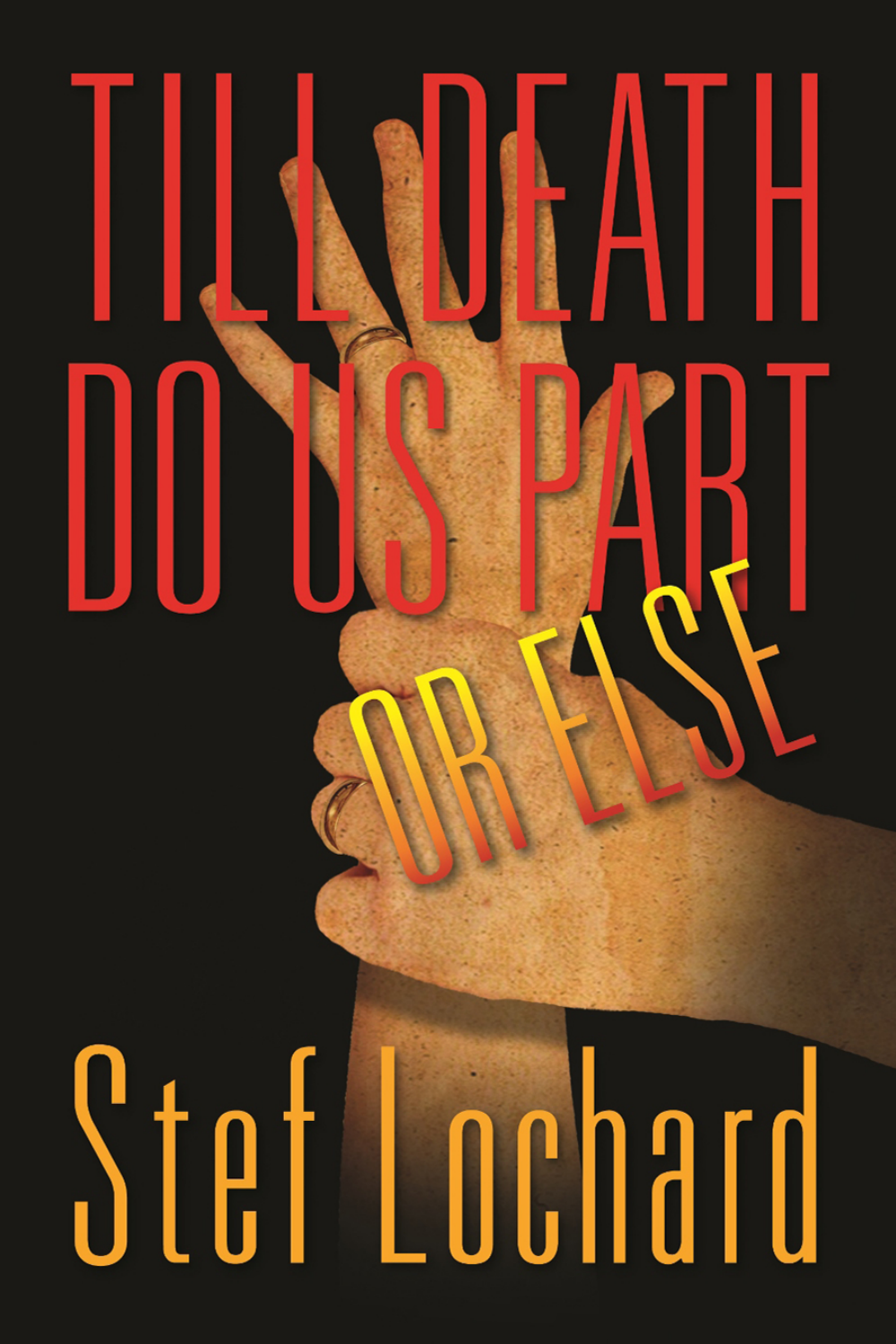## Till Death Do Us Part . . . Or Else

**Stef Lochard** 



**Eloquent Books**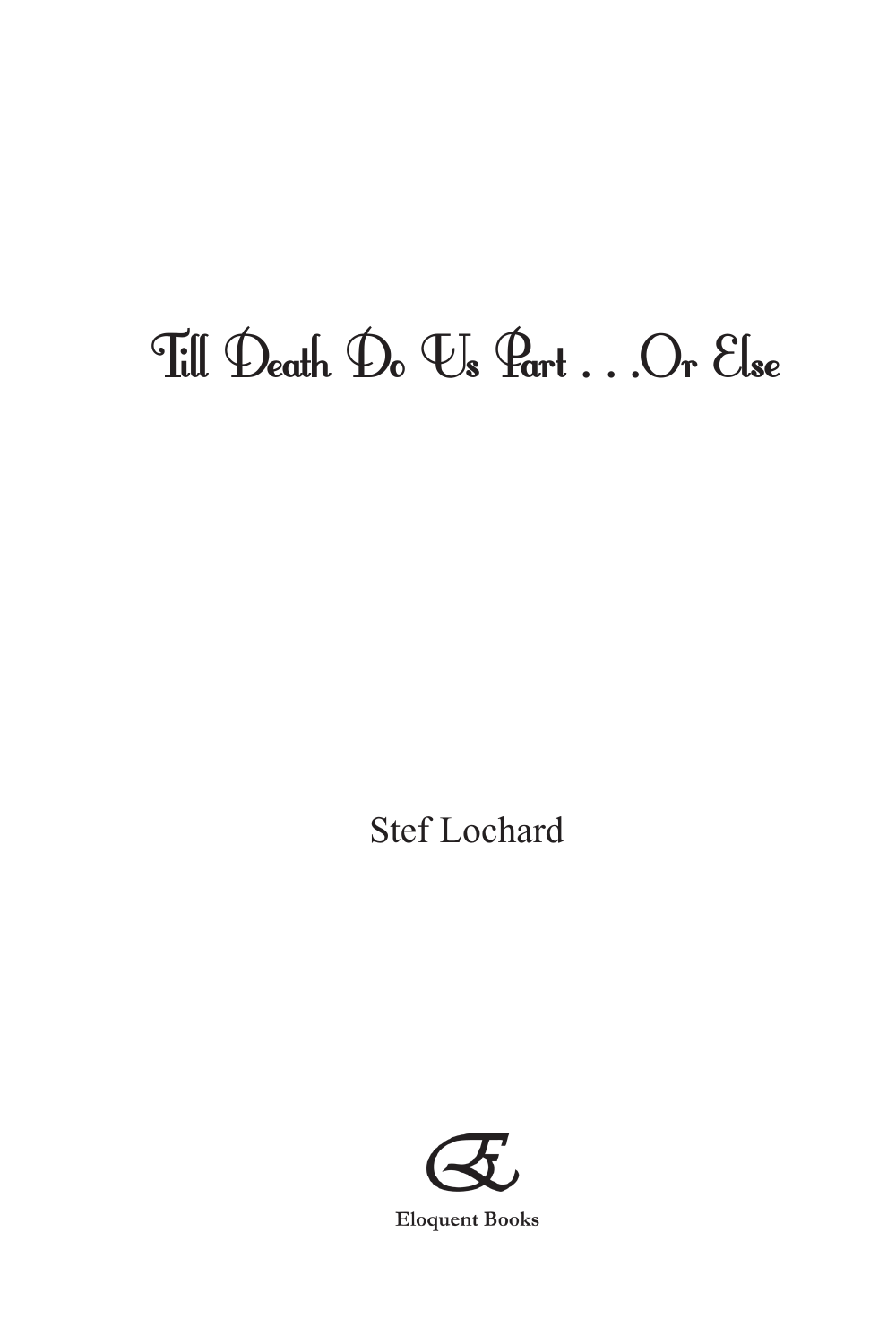Copyright © 2010

All rights reserved – Stef Lochard

No part of this book may be reproduced or transmitted in any form or by any means, graphic, electronic, or mechanical, including photocopying, recording, taping, or by any information storage retrieval system, without the permission, in writing, from the publisher.

Eloquent Books An imprint of Strategic Book Group P.O. Box 333 Durham CT 06422 www.StrategicBookGroup.com

ISBN: 978-1-63135-622-3

Printed in the United States of America

Book Design: Suzanne Kelly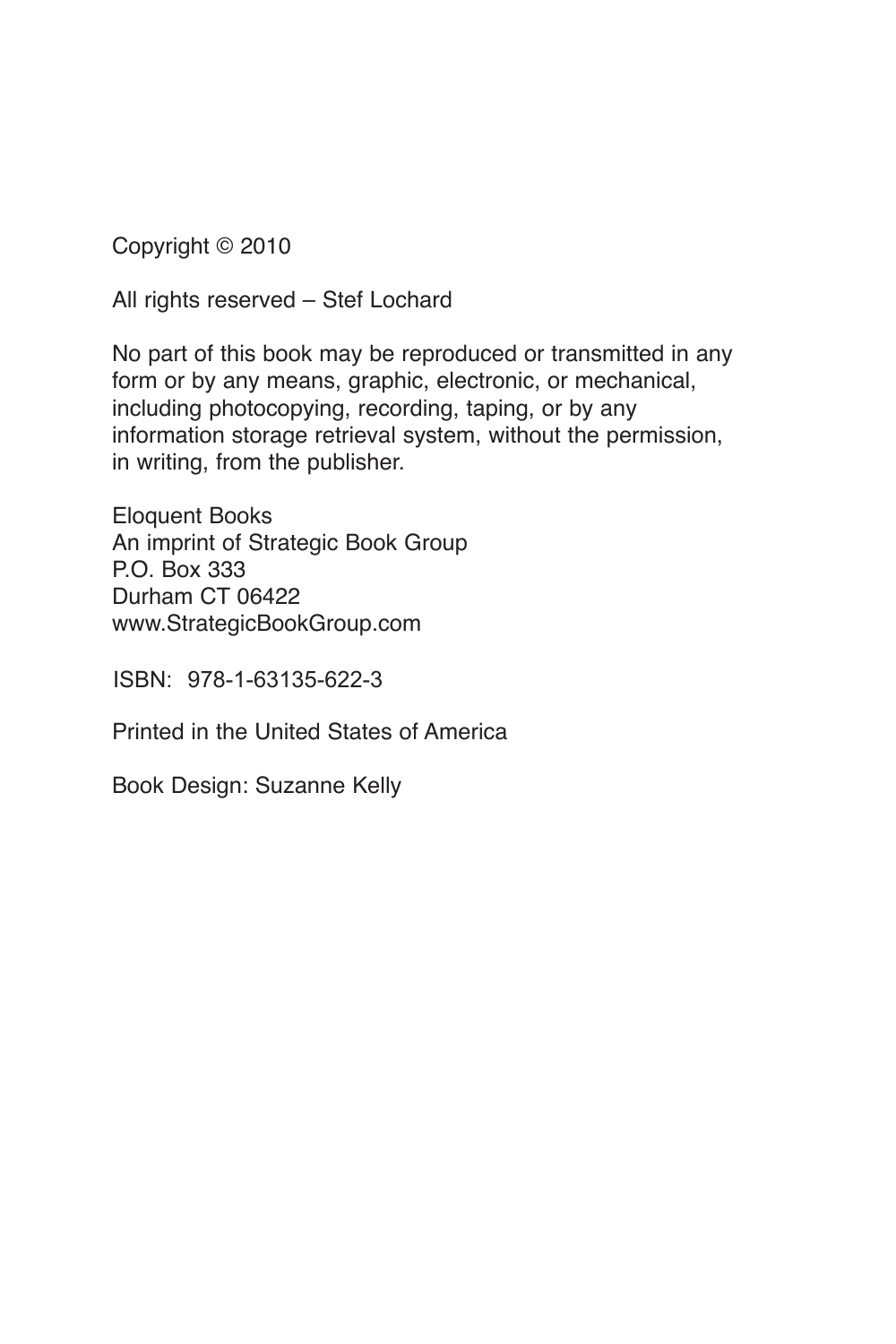*I dedicate this book to my mother, who has always believed in me. Thank you, Mom.*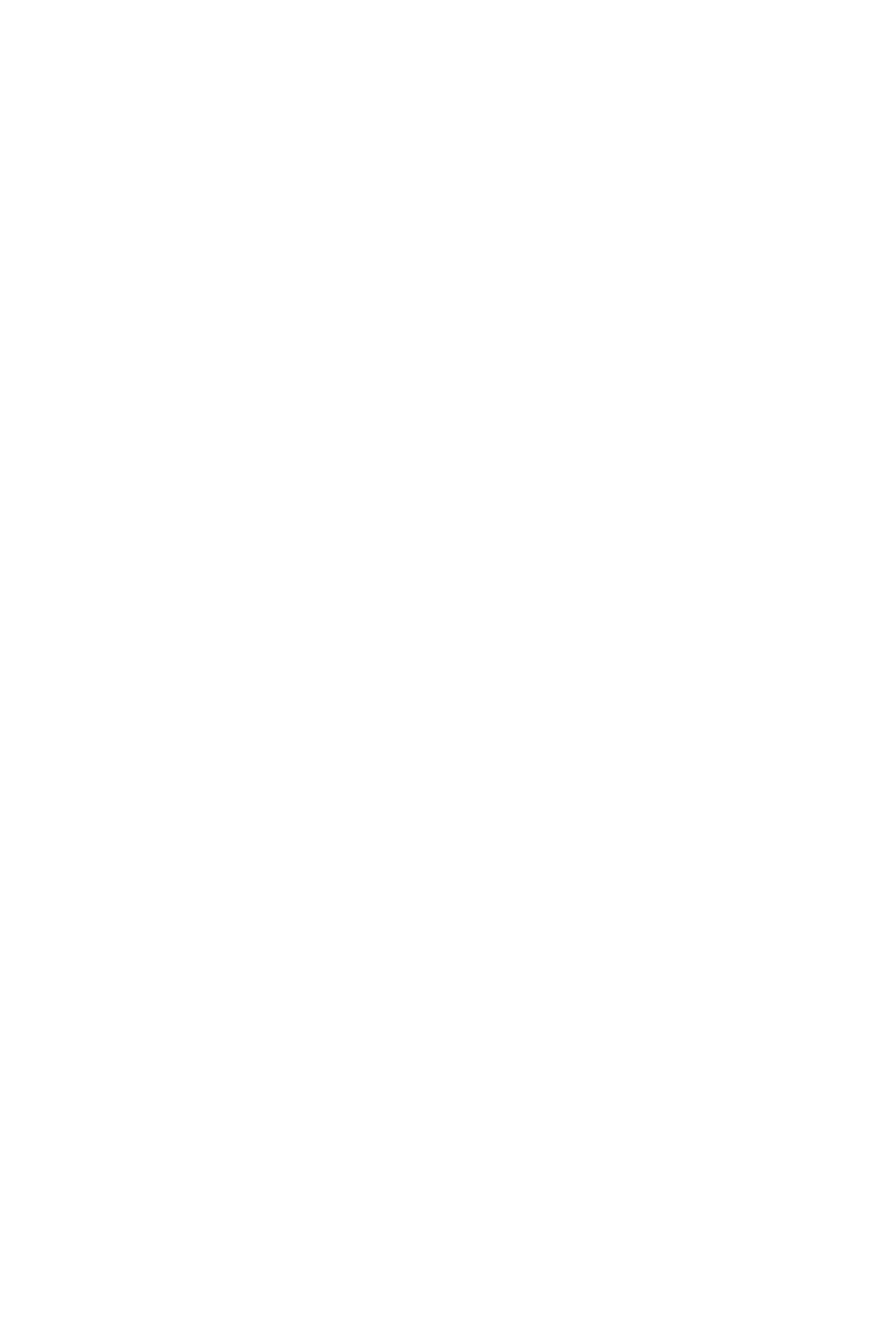## Prologue

She groaned and raised her right hand to her forehead as her eyes opened to an extraordinarily bright light, but closed them right away, wincing as its intensity only made her migraine worse. She could feel something rough against the skin of her hands when she grabbed hold of the coarse material beneath her and rolled to her side. Her arms were unstable and shaking as she gradually pushed herself up to a sitting position. While she shifted, the bumpy cushion she'd been laying on made a squeaky noise that rang in her ears like nails on a chalkboard.

With her head bent down and away from the light, she made another attempt at opening her eyes. This time there was no blinding light shooting rays of torturous pain into her head. She sought to focus on the ground spinning below her, but the blurry image of a young girl walking over to a blue car briefly flashed into her mind. Her face was shadowy, but her short blond hair was visibly pointing out from below an orange and white cap. The girl was wearing an orange and white vest over a white T-shirt, old blue jeans and sneakers. Her right hand was inside a book bag.

In a split second the flashback was gone and then back again, this time the girl was closer to the car than before. The split-second images continued until the girl had reached the car door, unlocked it and sat down in the driver's side. She turned the key in the ignition and then there was nothing but darkness. As quickly as they had come, the images were gone and she was now just staring at a jagged cement floor.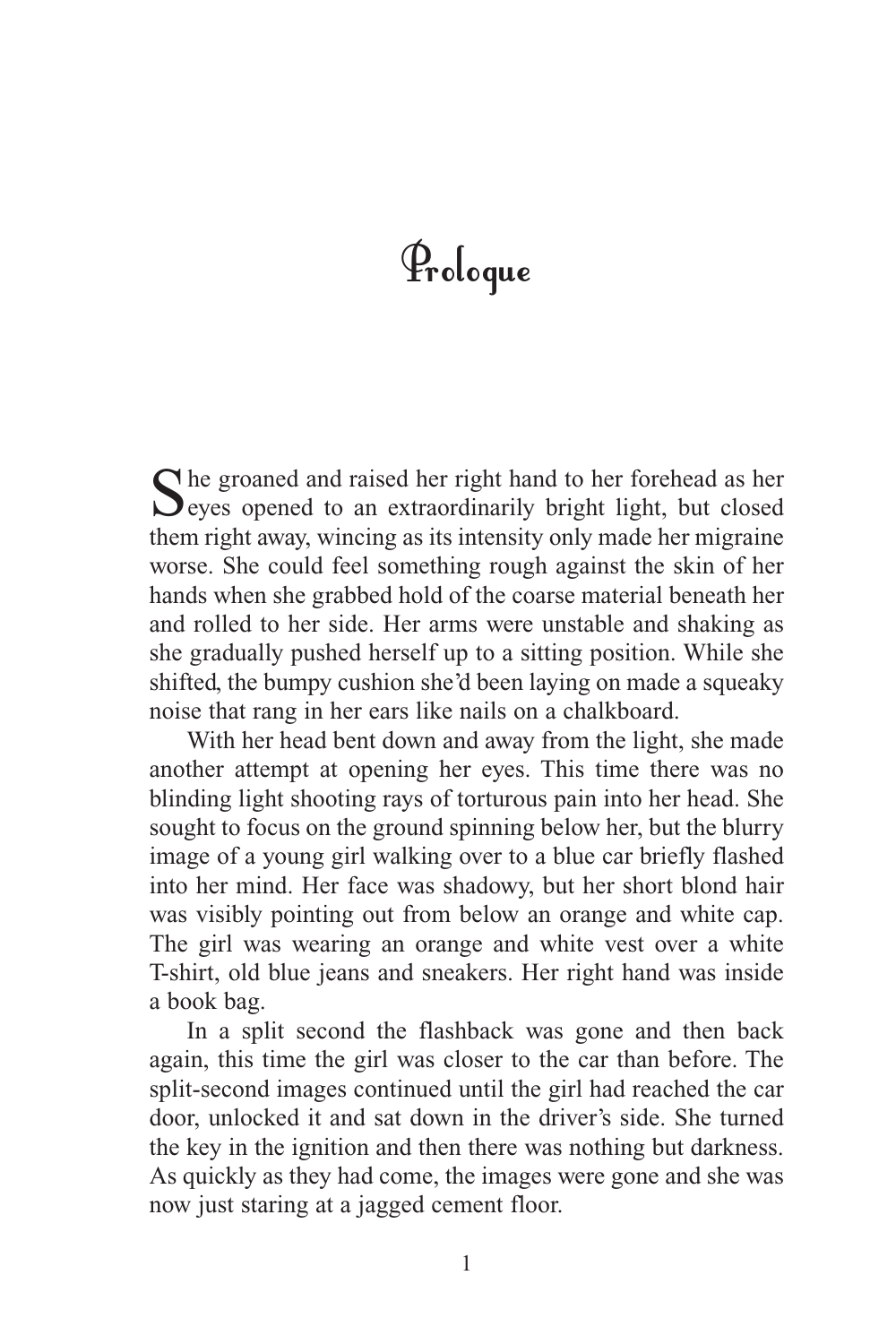She looked up and around the room, a look of utter puzzlement on her face as she tried to figure out where she was. The only light in the room was the one that hung above her. Although the light had seemed bright when she had first opened her eyes, it only faintly lit the room.

The only piece of furniture—the only anything in the room period—was the bed she now sat on. It stood against the far wall in the right-hand corner. The walls were made of the same jagged cement as the floor and enclosed in shadows.

The front half of the room was cloaked in darkness, but she managed to distinguish a faint outline of a door. Using the bed as a support, arms still shaking, she made an attempt to stand up. Her legs wobbled and she fell back. The drugs that her captor had used to subdue her made her feel lightheaded and unstable.

Looking down, she noticed she was wearing the same sneakers as the girl in those images. Her eyes then caught sight of the orange vest and old blue jeans. The last image that came to her a moment ago, the one of the girl turning the key in the ignition came back and this time she had a face. It was her—she was the one walking to the car.

She closed her eyes, hoping to remember more of how she came to be in this place, but nothing came to mind. All she could remember was the hair standing up at the back of her neck and her whole body tensing up right before it all went dark.

She made a second attempt to stand up—this time successfully. The room spun around her and she stuck her arms out to use as a shield when she walked towards what was quickly coming into focus as the door. There was no doorknob, rather a handle. When she tried to pull the door open, it didn't even budge.

"Hello? Can anyone hear me? Hello? Please help me!" She yelled as she banged on the door. "Hello? Somebody! Help me please!" She continued to bang on the door.

Suddenly the light went out and she found herself in complete darkness. A deep fear coursed through her veins and she could feel her body begin to shake—not out of instability, rather from the dread she felt. Her head was clearer now and she'd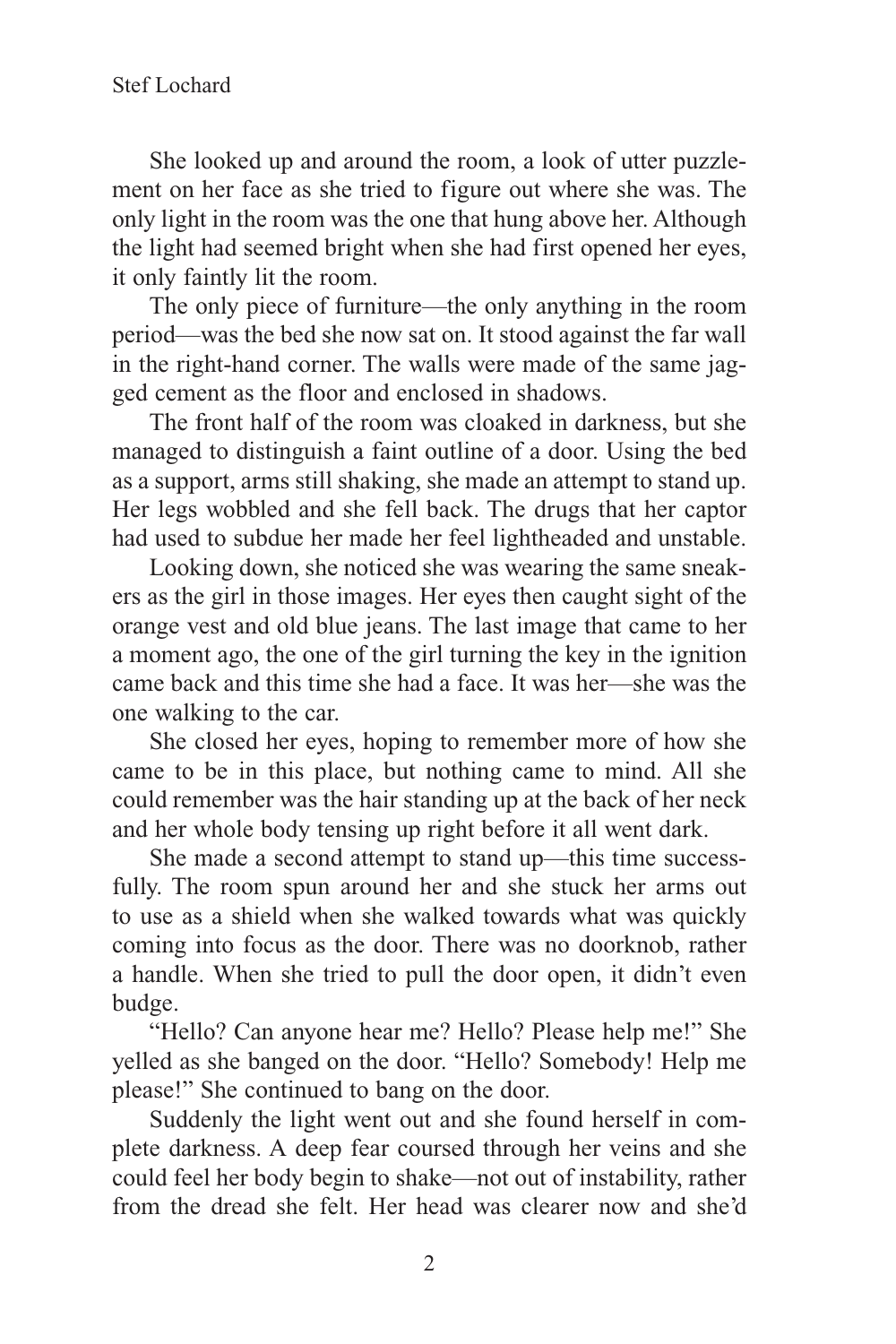seen enough scary movies to realize that this was no high school prank.

It was obvious that someone had somehow taken her and was holding her hostage. The first thought that came to her head was why she was being held captive. Was she being held for some kind of ransom or for…something else? The former seemed very unlikely since her parents had no money and were considered to be lower class. The latter—it frightened her beyond comprehension—was the more likely event in question.

Tears formed in her eyes and her bottom lip trembled as she turned around and slid down to the floor. She stared straight ahead at the nothingness ahead of her and fought back the panic that had begun to set in.

After taking in several deep breaths in order to calm herself down, she stood up and made her way in the dark back to the bed. She walked slowly, again with her arms out. Once she reached the bed, she lay down on her side so that she was facing the door. She wiped the tears from her eyes and struggled to even her breathing. Her priority was figuring a way out and if her mind was altered by terror, she would not be able to think clearly.

All of a sudden the lights came back on. She blinked as her eyes tried to readjust to the light.

"Hello, Laicee. Welcome." A male voice startled her.

She looked around the dimly lit room and finally spotted where the deep voice had come from. There, standing in the dark corner by the door, was the silhouette of a thin man wearing a baseball cap. He was leaning against the wall.

Even though he was looking straight at her, it was hard for her to get a good look at his face because his cap was pulled down low over his face.

"How do you know my name?" Laicee tried to keep her voice as steady as she could.

"You came to me in a dream."

"A dream?" She slowly began to sit up.

"Yes. I've been praying for a long time now. And finally a week ago, God answered me through a dream."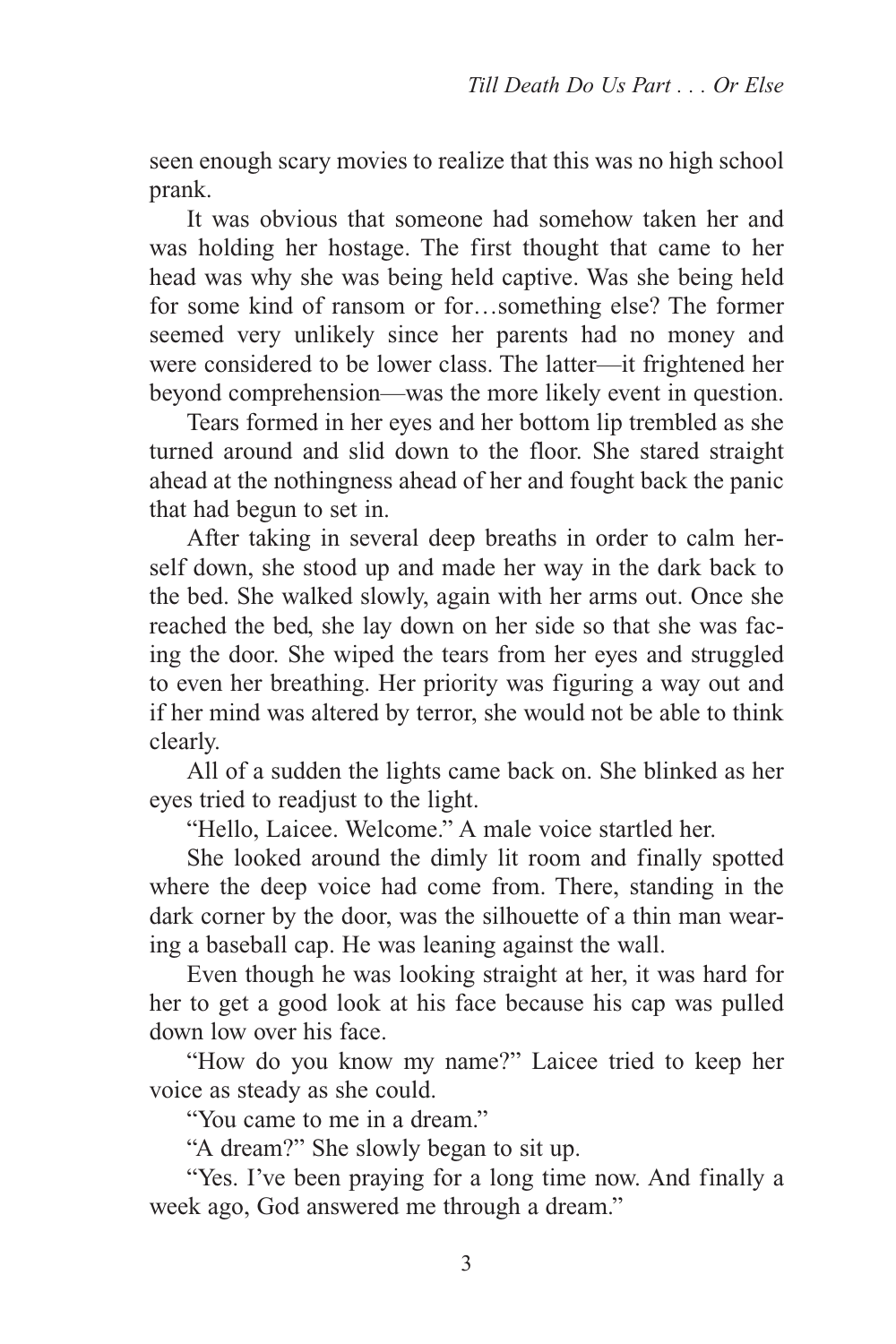"What were you praying for?" She was almost too scared to ask, fearing the response.

She didn't know whether to feel relieved or more scared when he didn't answer right away. A feeling of uneasiness came over her when she felt him staring at her. Suddenly he used his right leg to push off the wall and walked towards her. He stepped into the light. He wore a dark gray T-shirt and a pair of what looked like worn-out jeans. He was looking down at the floor.

He slowly raised his head to look over at her. The dim light revealed a rough face, like he hadn't shaved in several days. His forehead and cheeks were scarred with indentations—no doubt from years of battling acne.

He was glaring at her, but suddenly broke out into a smile. His eyes showed a mixture of anger and entitlement.

"A wife."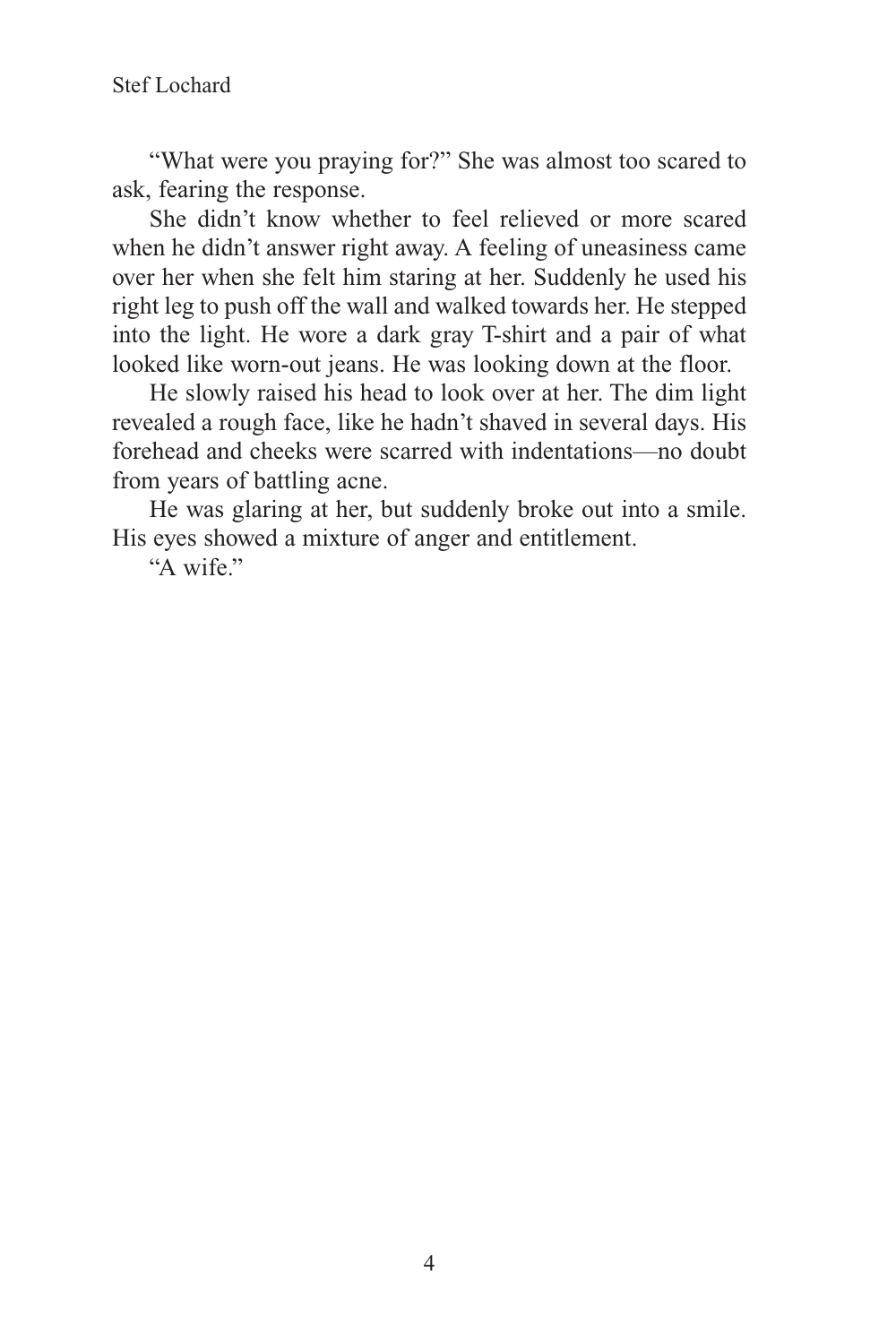## Chapter 1

Okay, guys. Here's our fifth victim. Her name is Laicee Hannighan. She's sixteen years old. She fits the same profile as The Groom's other four victims." Detective Rivers taped a picture of her up on a dry-erase board. "

Her picture was last in a row of four other pictures of smiling young women. Below their smiling pictures was a picture of each one as they'd been found on the road. Underneath the pictures were notes that had been jotted down by the detective. They included a summary of the information they had so far on the victims.

"Blond, pretty and young. She and Kathy were the only ones in high school. The others were in college at the time of their abduction." He turned and looked at police officers sitting at several wooden desks in a room used essentially for debriefing officers of situations such as these.

Detective Albert "Al" Rivers was shorter than most of his men, standing at a mere five foot, two inches. He was in his mid-fifties and had mentioned retirement so many times that his men took bids every day as to when he would actually go through with it. However, when this case came along a little over a year ago, all betting was put on hold. Rivers had a record to keep—in the thirty years he'd been a detective, he didn't have a single unsolved case to his name—and he wasn't about to start now.

"How long has she been missing?" One of the officers asked.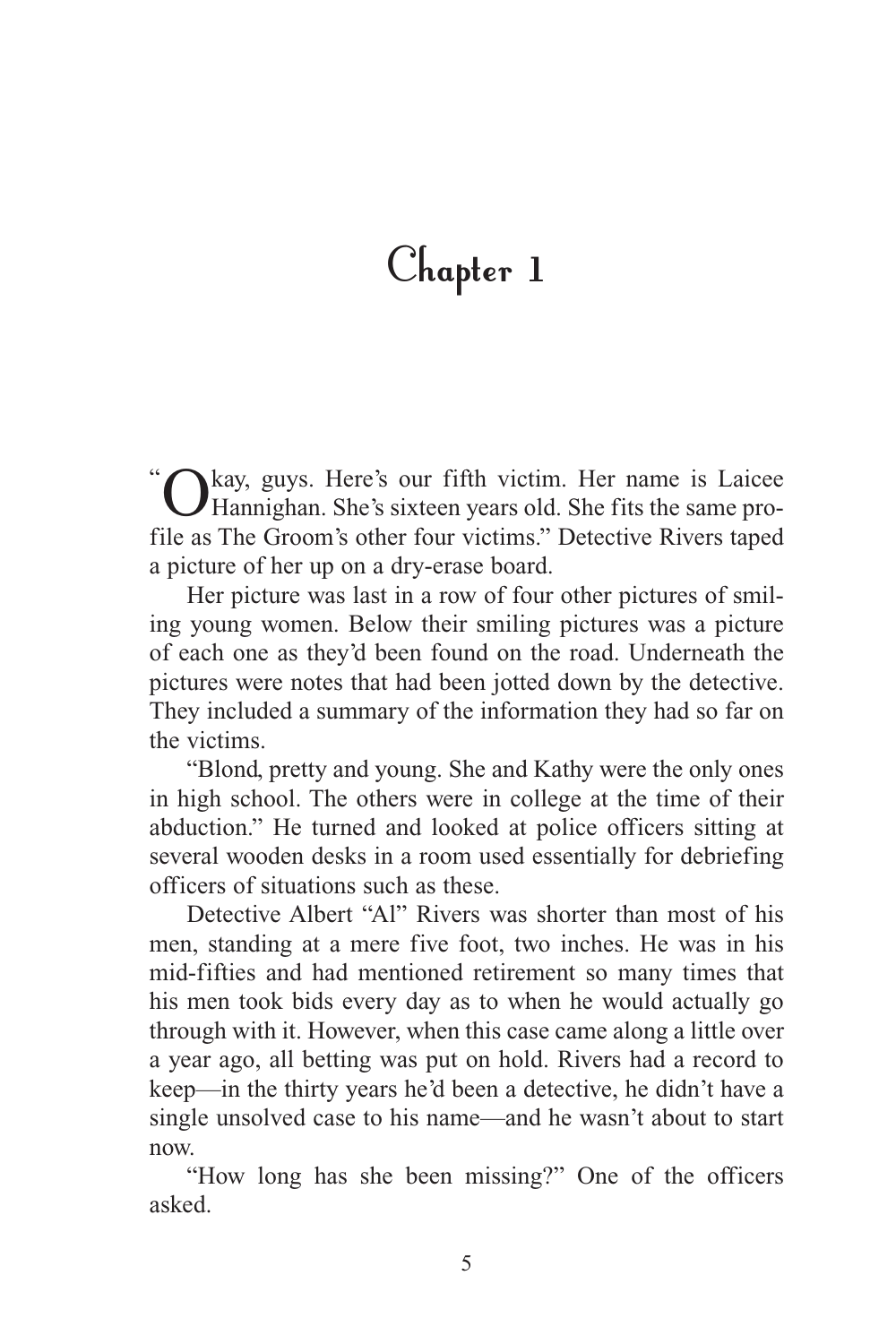"Two weeks. The first victim, Janice Wilkerson, was found dead five months after she went missing." He turned and pointed at a picture of each one of the victims as he spoke. "The second victim, Patty Lewis, was found after three months. Victims three and four, Kathy Masnk and Sherry Porter, were found after just a month and half. They were all tortured, raped and strangled. All four of them were found wearing a wedding dress and wedding bands. Now, either he's getting more impatient with them or he's perfecting his technique. Whichever it is, this means that we probably have *at most* three more weeks to find Laicee before he kills her."

"He grabs them at night, after they get off work, right?" Another officer asked.

"Correct. The last time any of these girls was seen, they were getting off their night shifts. All five girls only worked a couple of nights a week, the rest of the time they worked days. So this means that after he'd picked them out, he stalked them to figure out their work schedules. Laicee was last seen heading out to the parking lot after her shift at The Burger Hut."

"Who's gonna get the collar?" A third cop inquired.

"The collar?"

"Well, Wilkerson and Porter were found in Venice and the others were found here in Boca Raton…so who gets the collar?"

"I don't give a damn about a turf war. The important thing is finding Laicee—*alive*. But *yes*, we *will* be working with and trading information with the VPD. I expect each and every one of you to cooperate, *fully*." He emphasized.

"Where are we meeting?" The first officer asked.

"Venice is sending over the detective in charge of the Groom case over there. He'll be here in an hour. I want everybody to re-read the case files and be ready as soon as he arrives. Laicee is our number one priority at this point."

Venice's head detective arrived forty-five minutes after Detective Rivers had left his men to their reading. He looked a lot younger than Rivers—maybe in his thirties. A woman accompanied him and they were led into the debriefing room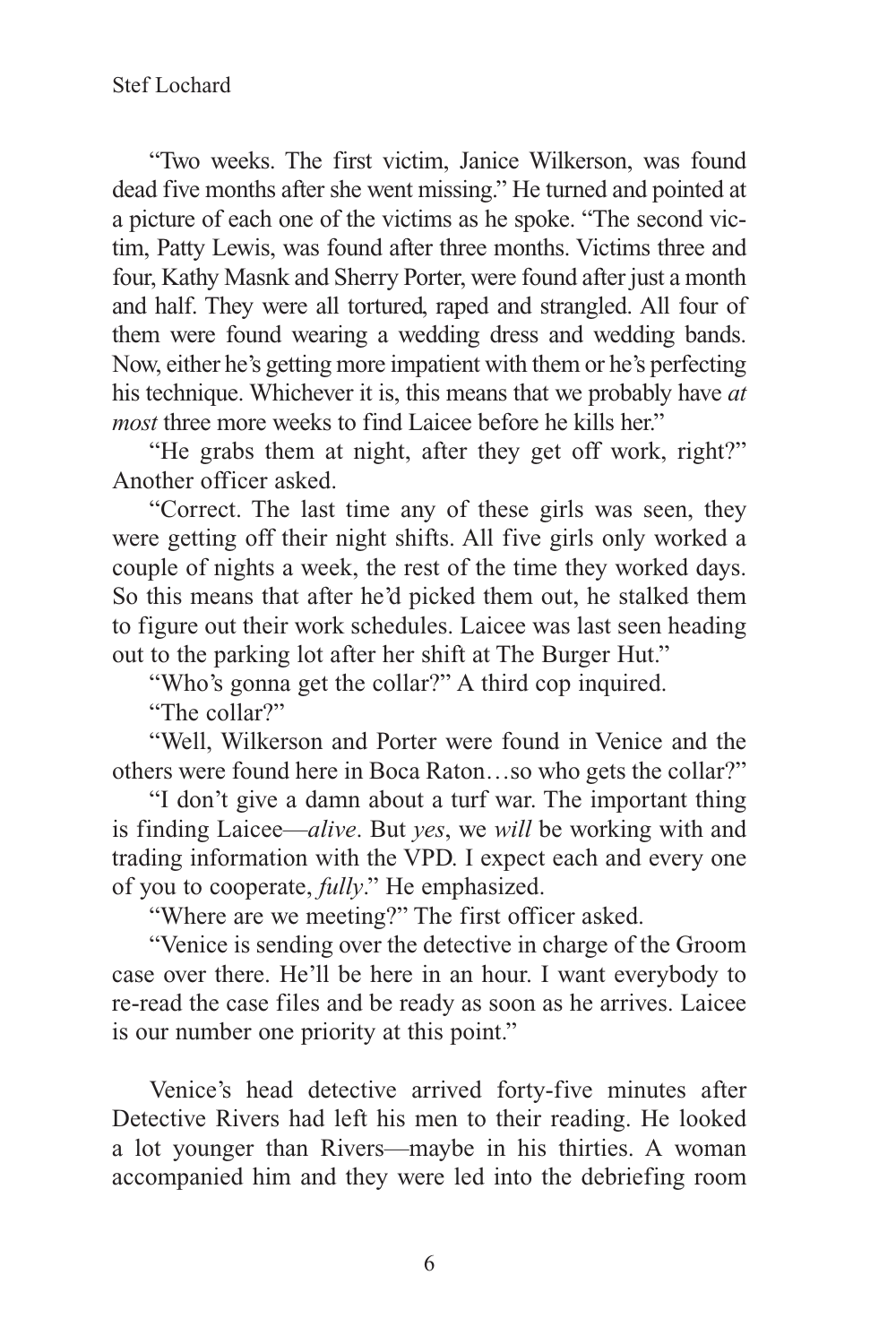and shown to a couple of seats that had been placed aside for them.

"First I want to welcome you to our precinct and thank you for being willing to cooperate with us. It's good to know that something as trivial as a turf war won't get in the way of justice. Unfortunately, even after a year, we don't have much on this guy. We've gone over the victim's homes, their jobs and interviewed anyone that knew them. No one, including the families, could tell us anything. This guy is a chameleon. If the girls noticed him, they never said anything to anyone."

"Have you guys been able to get a description of the guy? Any witnesses see weird guys hanging around the parking lot?" The VPD's detective asked.

"You mean other than the usual sleazebags that hang around? No. Everyone we talked to said they never noticed anything different. So we're flying blind here. Did you get any witnesses?" Rivers asked in turn.

He shook his head.

"Well, here's what we *do* have. He likes young, pretty women who are blond. They've all been found wearing a wedding dress and a ring. He doesn't just throw them out of the car; he lays them carefully on the side of the highway, where someone is sure to find them. But he leaves them so clean that we can't get anything on him. This guy is a ghost."

## **the state**

"A wife?" Laicee stared at him, careful not to show the disgust she was feeling.

It was hard to stay calm when her heartbeat was pounding so hard through her chest she was waiting for it to break through her shirt at any minute. But she couldn't give him the satisfaction of knowing how truly terrified she was at this moment. While growing up, she'd witnessed all too well how predators lived on the fear of their victims and she would be dammed if she would give him that pleasure before she died.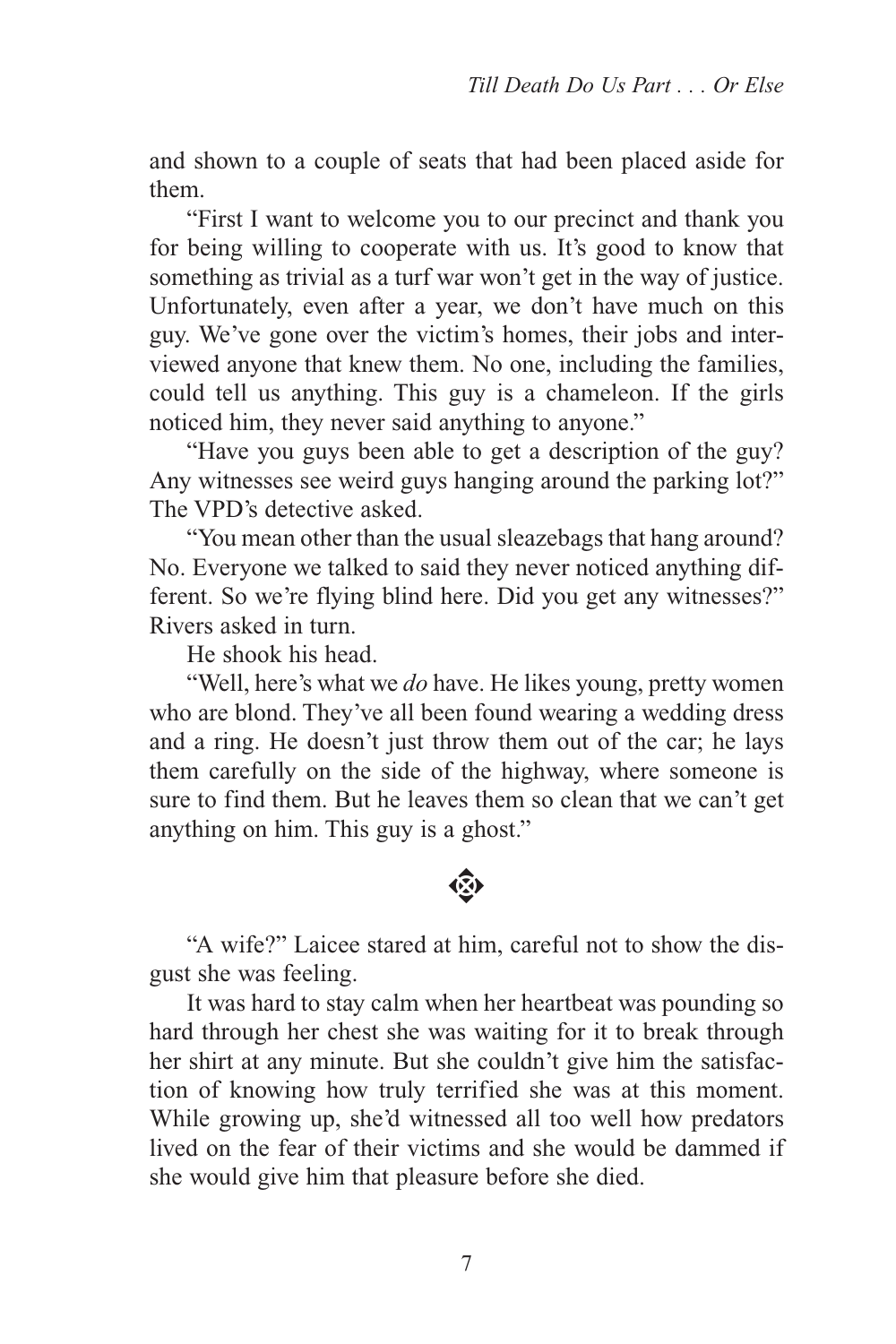"Yes. It's God's design for a man to have a woman by his side." He took a step toward her.

Her hands balled up into fists. *Keep your cool, Laicee. You can't think straight if you don't keep your cool.*

He took another couple of steps and came to stand right in front of her. He reached out his hand to her. Fighting back her tears as hard as she could, she looked over at his hand and then placed hers in it. He helped her stand up and pulled her close to him. After putting his hand around her waist, he began to sway back and forth. She was pulled closer so that the side of his head rested against hers.

He smelled her hair and suddenly she felt something hard press against her. She stiffened and he immediately let go of her.

"Look at what you made me do!" He smacked her in the face with the back of his hand. "We can't until we're married!"

Laicee fell back onto the bed. She looked up at him and glared.

"This is a sin! You're making me sin! You have to be cleansed!" All of a sudden, he grabbed her hand and pulled her towards the door.

He yanked it open and pulled her out of the room with him. They started walking down a badly lit hallway.

"Where are you taking me?" She demanded.

"You have to be cleansed!"

"No, wait! I'm sorry! I'm sorry I made you sin! I won't do it anymore, I swear!"

He stopped and looked at her. He let go of her arm and wrapped his fingers around her neck. Then he threw her back against the wall and sneered as his fingers squeezed her neck tightly. Laicee started to gag and her hands shot up to grab onto his.

"Swearing is a sin. Sinners have to die!"

"No! Please!" She choked out. "I'll…stop…I'll…stop… sinning." She felt lightheaded and the hallway started to spin around her.

His face started to become fuzzy as she lost focus and then everything went dark.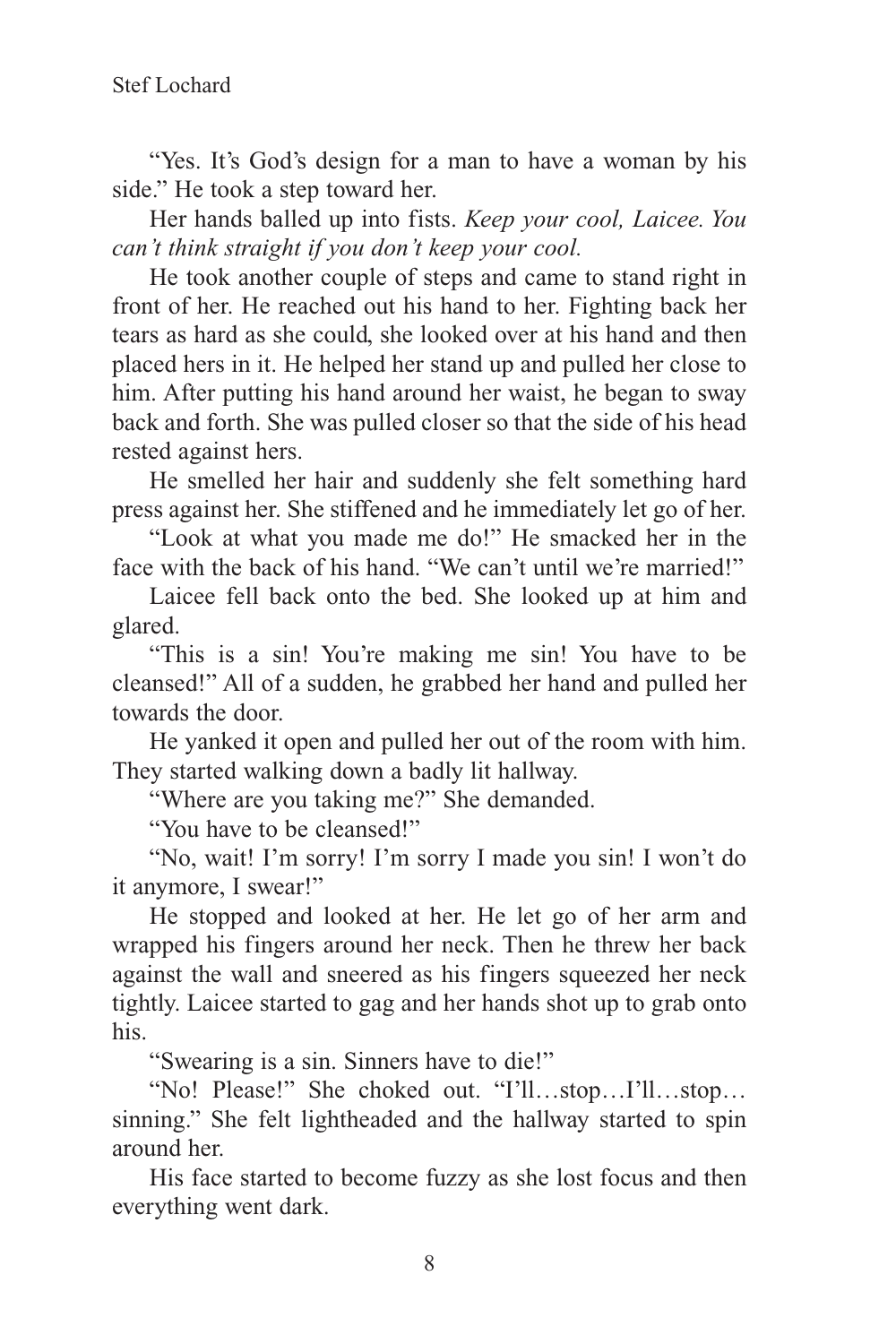When she woke up she felt something cool against her skin. She rubbed the side of her head trying to get rid of her headache. She looked around her and noticed white tile. All of a sudden cold water poured down on her. She gasped and tried to get away from it, but a hand tightened around her arm and pulled her back.

"Sit still. You have to be cleansed!"

Her eyes widened when she realized she was sitting naked in a shower stall. He was glaring down at her. He grabbed her hair and shoved her head under the shower. Then he took a bottle that had been sitting on the floor next to him. He poured some white liquid on her head and began to scrub her.

She flinched and tried to get away when the metal points dug into her scalp. But he grabbed her hair and pulled her back to him. She tried to move away again and this time he balled her hair in his hand and pulled her inches from his face.

"If I can't cleanse you, I'll have to kill you. Sinners have to die."

Looking into the eyes of the clearly deranged man in front of her, Laicee suddenly held still and let him scrub her head. She clenched her teeth as the hard bristles of the brush dug into her head —careful not to move or make any noise that would make him angrier. She looked down at the floor and watched as drops of blood painted the white tile crimson.

He must have noticed as well because he suddenly stopped scrubbing. He put his hand under her chin and lifted her face to look at him.

"I'm sorry. I'm sorry for hurting you." His voice was tender and caring.

"It's okay. I deserve it for sinning." Laicee responded and smiled weakly.

"I'll be more gentle. But I have to wash away your sin." He grabbed the bar of soap that was lying next to the bottle of shampoo.

He lathered up his hands and went to wash her shoulders. She sat still and stared at the floor. Unexpectedly he stopped and handed the soap to her.

"You do it."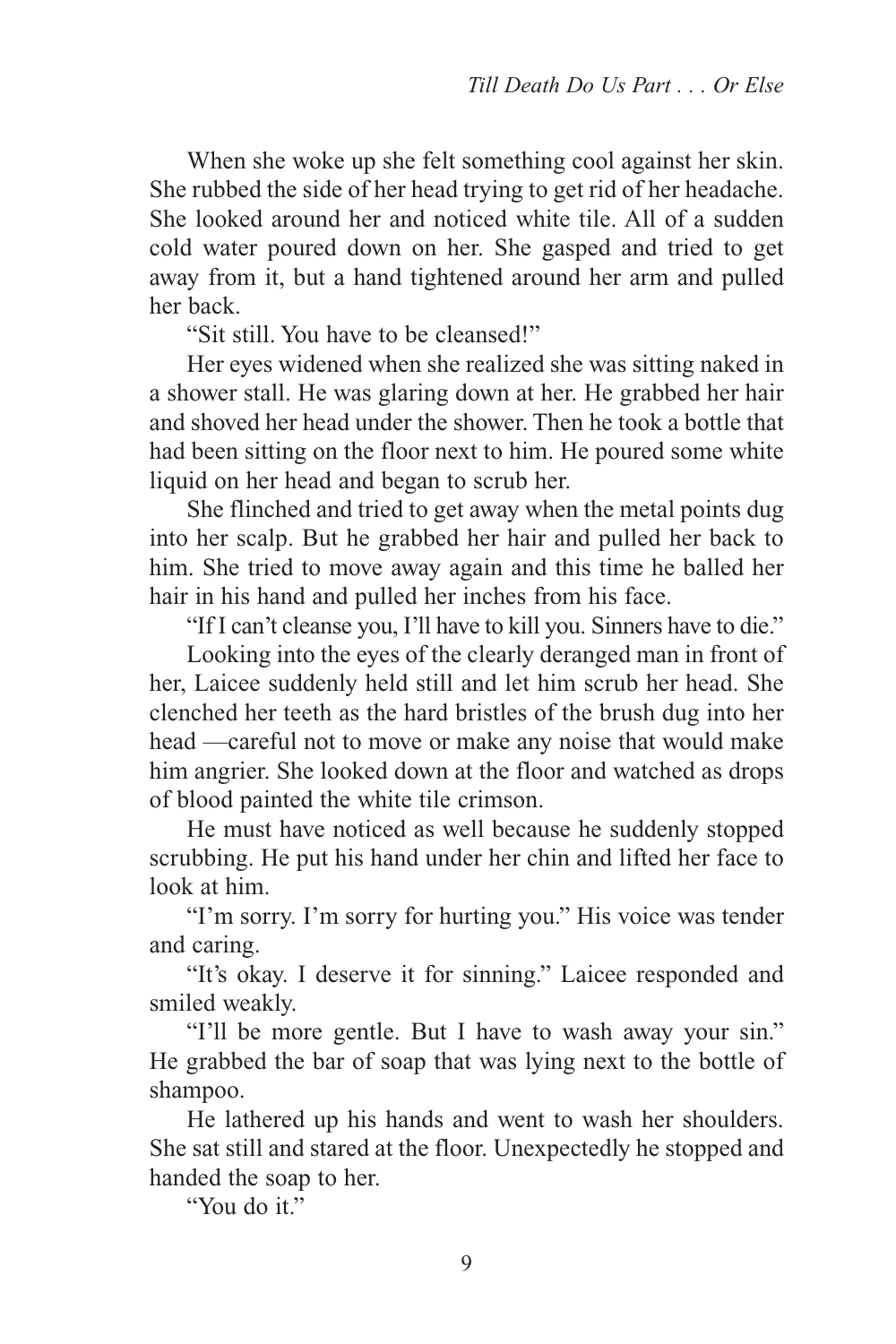Laicee looked up at him and then took the bar of soap. He turned, stood up and turned around.

"Hurry."

She bathed herself as quickly as she could. She didn't want to instigate any more of his anger.

"I'm done." She said faintly a couple of minutes later.

He walked over to the wall on the right of the open shower. He grabbed the white towel that hung there and handed it to her before turning back around. She quickly dried off and then wrapped it around herself.

"What do you want me to wear?"

"There." He pointed to the chair that sat beside the shower.

A shirt and a pair of pants lay on the chair. She noticed that there was no underwear or bra, but quickly slipped them on.

"I'm dressed."

He said nothing, just grabbed her and led her back to her room. He threw her inside and shut the door.

Laicee walked over to the bed and sat down against the wall. She brought her knees up to her chin and just stared at the floor. She had to figure a way out of there, but it was hard to think of anything other than the stinging burn on top of her head.

Laicee was staring at the bed when she heard a latch shift and the door scrape open. She looked up and saw him standing there. He was holding a tray out to her. She stood up and walked over to him.

"Thank you." She smiled as she took the tray and then turned to walk back to the bed.

"You're welcome."

His soft tone stopped her in her tracks and she looked back at him. His smile looked affectionately shy. It painted a completely different picture from the man that had just finished scrubbing her head until it bled. She smiled back and then walked over to the bed. By the time she'd sat down, the door had closed and the latch replaced.

Laicee looked down at the tray. Her eyes widened in surprise as she stared down at the meal sitting on an elegant porcelain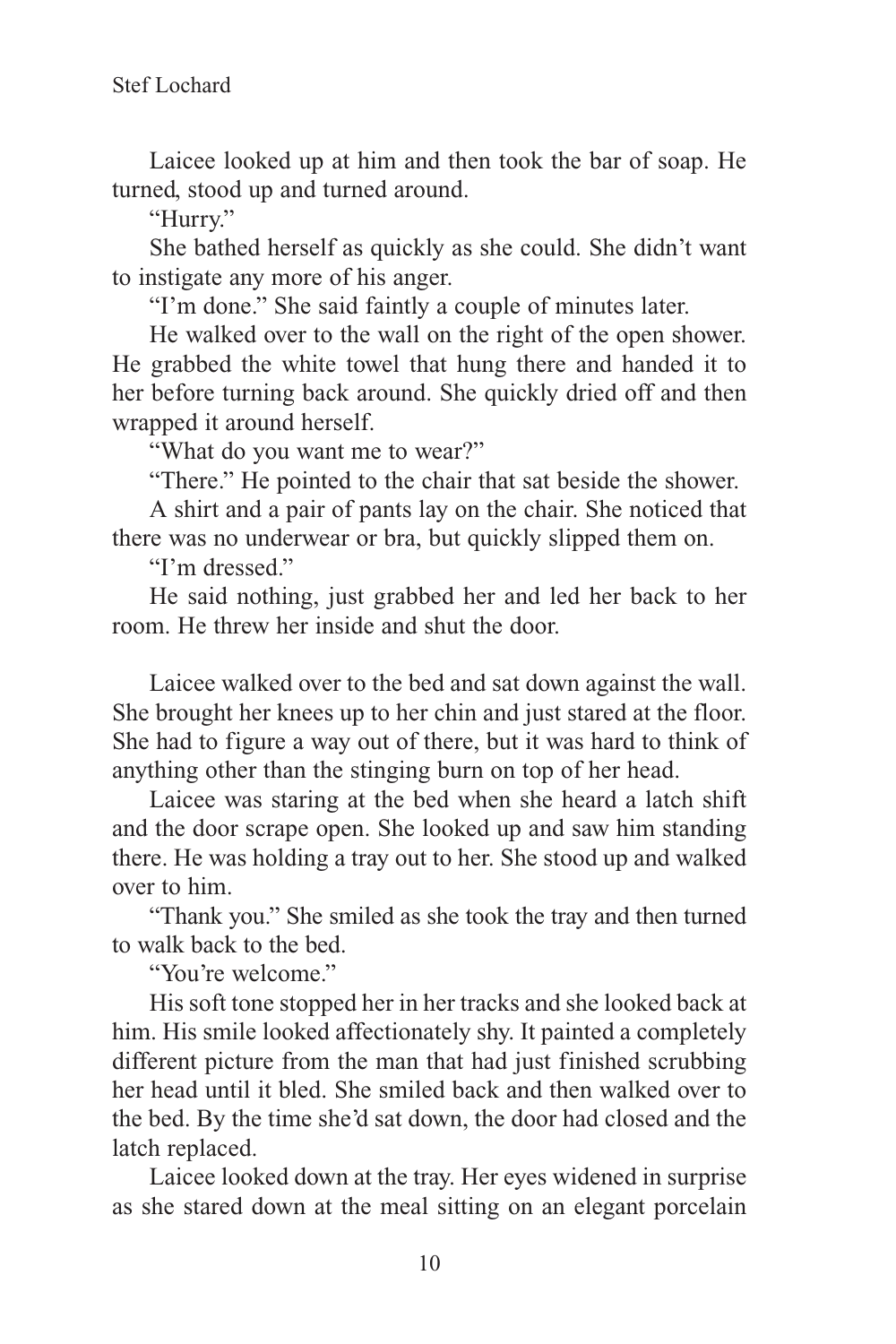plate. Small cut up pieces of well-done steak lay beside a clump of mashed potatoes and some green beans. The spoon that lay beside the plate was silver-plated. In the corner of the tray was a glass of water.

She laid the tray on her lap and scooped up a piece of the steak in her spoon. She fully expected to drop dead within seconds of eating, but took a bite anyway. When nothing happened, she gave in to her hunger and gulped down the food. Within seconds of finishing, the latch clicked and the door opened. He walked in and walked over to her. He gazed down at her.

"Did you like it?" His voice was as soft as before.

"Yes, it was very good. Thank you."

He took the tray and left the room.

*He can see me. But where's the camera?* She thought to herself.

She looked up, put her hand on the back of her neck and rubbed it. She didn't want to make it obvious she was looking for a hidden camera. As her head moved back and forth, she quickly glanced around the room. There was nothing but rough cement without any cracks. She lowered her head once more so it wouldn't be obvious she was searching.

"I…I have to go to the bathroom. Please?" She called out towards the door ten minutes later. "Please? If you're there?"

Within minutes the door opened and he poked his head in.

"All right. But if you try to leave me, I'll have to punish you."

"I won't."

He held out his hand and helped her stand up. He followed her out of the room and down the hallway to the room he'd showered her in. It had the same cement walls as her room. The toilet was up against the wall to the right of the shower.

He nodded for her to go in and then turned around. Laicee went as quickly as she could and walked over to the sink to wash her hands. Despite the fact that the room was bare-looking—the sink sat against the left wall, the toilet against the right and a small tiled shower in the back—it looked clean and sanitized. Not dirty and full of mold like you would see in a horror movie.